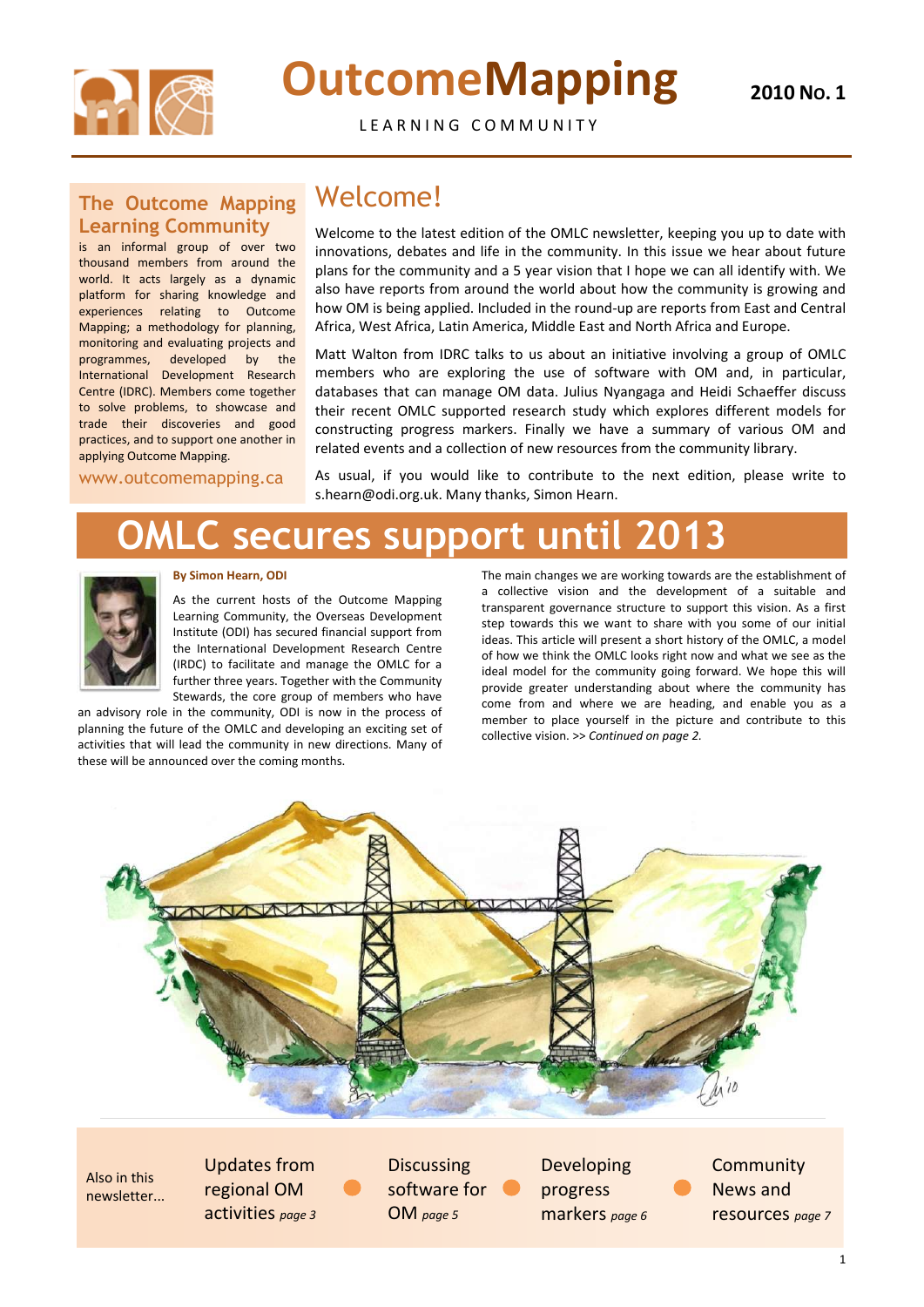2

### **A brief history of the Outcome Mapping Learning Community**

The Outcome Mapping community emerged because early users were highly engaged by the method and were inspired to exchange experiences and learn from each other. Because OM is a method that builds on strong principles, and because those principles encourage innovation, reflection and networking, OM has always attracted a community of users who see themselves as the custodians of the method, sharing their practice and learning together.

A key factor that has contributed to the success of the community is the open approach taken by the creators of OM; the International Development Research Centre in Canada. Since the late 1990's, IDRC has been engaging with its grantees, and a vast number of other practitioners in a variety of fields, in a collective learning process to respond to the difficulties of planning, monitoring and evaluating social change initiatives. OM is one of the outcomes of this open learning approach.

Following the development of the methodology in the early 2000's, Outcome Mapping began to be applied by an increasing number of project teams and organisations mostly, in the early days, supported by IDRC. During this time IDRC developed a number of useful resources, including a users' manual, which was published openly on their website. There was a steadily growing user base in the public and voluntary sectors worldwide and a core group of OM practitioners and innovators was beginning to emerge out of various workshops and meetings.

By 2005, Outcome Mapping was beginning to attract increasing attention because of its innovative approach; more and more people sought training and support in applying the methodology. It was at this time that the core group of practitioners, who had maintained informal contact, decided to give structure to the global community of OM users with the next logical step being the building of an online home.

Following a process of research and analysis, an online platform was piloted with Dgroups – a popular platform for development professionals. At the same time, the Overseas Development Institute (ODI) began discussions with IDRC about institutionalising support for the OM community. The discussions resulted in an agreement that ODI would develop and facilitate a global online forum and develop additional tools and methodologies for OM users. With this, the first phase of the OM Learning Community commenced.

By the end of the first phase in 2007 the community had grown to around 400 members, a new custom built online platform was in place (www.outcomemapping.ca), and activity from members was increasing with new content and discussions being shared. It was becoming clear that the community needed a more dedicated facilitator – prior to this, facilitation was an informal role with less than one day per week. And so, with the launch of the second phase, a new facilitator was brought in with the aim of spending up to two days per week. ODI remained the lead organisation in managing and coordinating the community with IDRC increasing its support to provide greater facilitation and a more diverse programme of activities. A group of particularly active members was formalised into a stewards group with an advisory function for the community facilitator and for community members.

The second phase focussed on four components: *Facilitation* of knowledge exchange; *research* to develop the OM methodology and push its boundaries; *capacity development* of members in support of applying OM; and *communication* of OM beyond the boundaries of the community. Key initiatives included regular structured discussions around key topics, biannual newsletters, a discussion paper series, annual research grants, a resource library and formal and informal face-face meetings.

The second phase came to an end in April 2010. IDRC has committed to support the community for a further three years until April 2013. As we enter the third phase the Stewards, together with the community facilitator, want to share their collective vision with the wider community.

### **The community as it exists today**

The OMLC can be described in many different ways, from different perspectives. One perspective that has been put forward, discussed and settled on by the Stewards, with the community facilitator, is described in the diagram below. The community (blue circle) is defined as the collective and individual identities of all persons who have registered on the

outcomemapping.ca website – at the time of this newsletter, the number is 2218. We could actually subdivide the membership into three groups: active participants who contribute to the community (and we calculate that number between 100-200 of the 2,200 people), peripheral participants who benefit in some way from their membership and inactive or expired members who no longer interact with the community.

The community exists within a wider group of people, institutions and projects/programmes that use, know about or are interested in OM but haven't registered with the OMLC and are hence outside of the community (orange dotted line). Supporting the community we then have two connected but distinct entities. The ODI managed project, funded by IDRC, is designed to support the community through a set of activities such as facilitated discussions, newsletters, research grants and support for the online platform. The OMLC Stewards play the role of advisors to the ODI project but also embody the core group of active members of the OMLC. This is how the community has been managed throughout phase two.

### **A collective vision for the future**

The Stewards, with the community facilitator, have begun to elaborate a vision for the OMLC up to 2015; a period that includes the three years of phase three and two years beyond. The vision (or perhaps more appropriately, a set of outcome challenges) describes the behaviours of the three main groups elaborated in the diagram above; the

community, the OMLC secretariat in a host institution (currently and ODI project) and the Stewards. The diagram below demonstrates the changes that this vision aims to bring about.

**The OMLC membership** is engaged in active reflection of their planning, monitoring and evaluation practice. Members take the time to share information and experiences related to Outcome Mapping concepts and methods and contribute to a collective evidence base by documenting and synthesising shared knowledge. Members are collaborating with each other to support the practice of OM and advance the theory of OM through the development of new tools and methods. Members are engaged in critical discussions about the application of OM concepts and methods in current development discourse and are providing intellectual leadership in mainstreaming qualitative-based M&E. Members are lobbying donors and other influential actors in the development sector to include mixed-method approaches to M&E. The members also take a healthy interest in the governance of the community



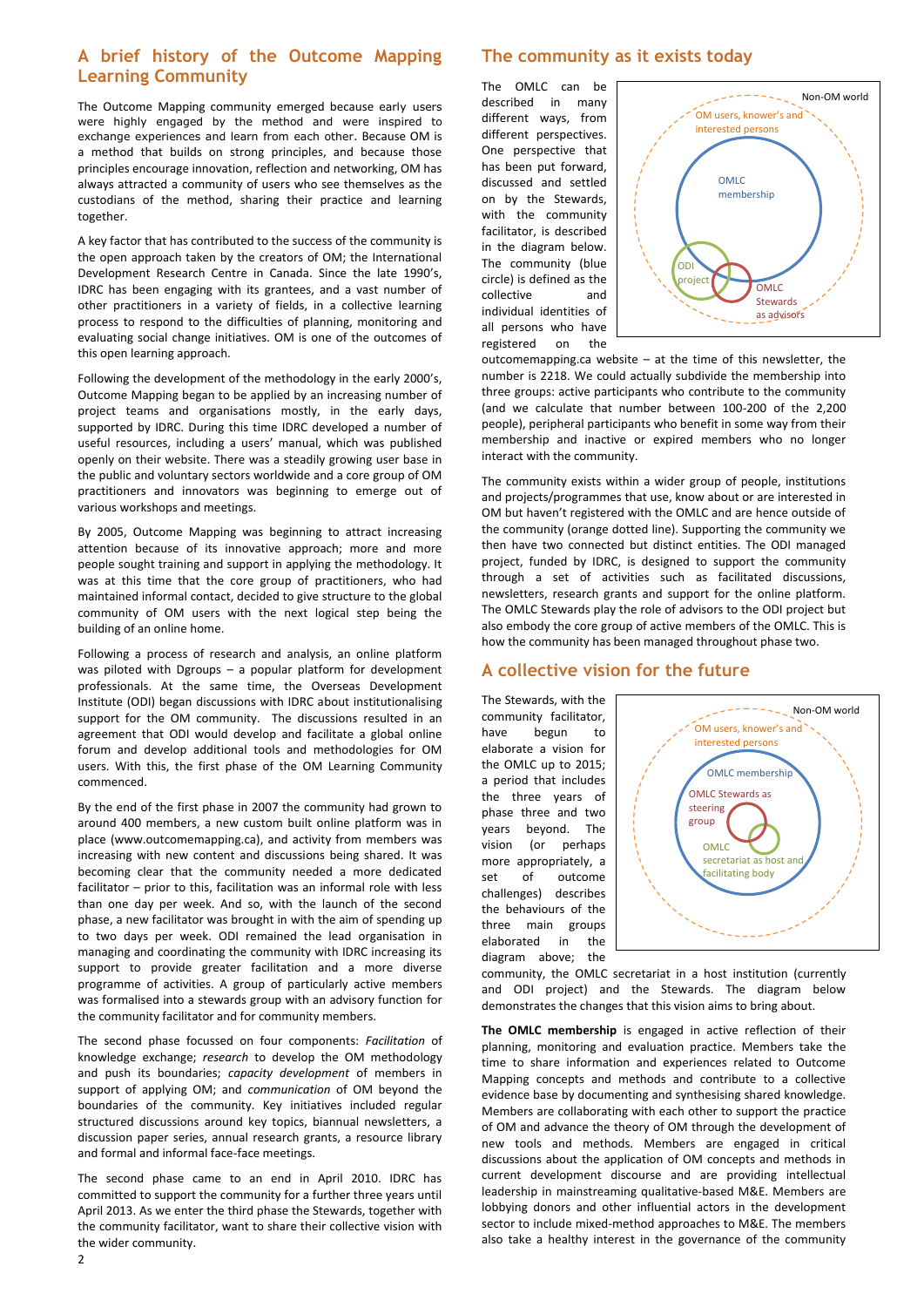ensuring a maintained relevance and sustainability as well as giving the mandate to the Stewards to govern and the Secretariat to manage.

**The OMLC Stewards**, having taken on a board-type role in the governance of the OMLC, are responsible for developing the strategic plan for the community as well as setting the policies for its implementation. The Stewards are responsible for ensuring the financial, technical and human resources the community needs to operate and an institutional home for its Secretariat. The Stewards act as ambassadors for the community, linking it with other communities, networks or agencies and provide a link between OM and other emerging ideas. The Stewards periodically renew themselves by recruiting their replacements within the community, ensuring that there is regional representation.

**The OMLC Secretariat** takes its mandate from and is accountable to the Stewards. The Secretariat is responsible for managing the operations of the OMLC and implementing the policies set by the Stewards. The Secretariat coordinates all projects initiated by and for the community providing technical and facilitation support, brokering connections between members and members' initiatives and ensuring coherence and synergy in all community activities. The Secretariat facilitates evidence based learning about OM practice by catalyzing research, training and dialogue on OM. The Secretariat is responsible for maintaining the quality, relevance and functionality of the website and email services used by the community. The Secretariat manages the OMLC budget in a responsible manner in line with the policies set by the Stewards and ensures any accountability needs of donors are met.

### **Onwards and upwards**

With a renewed commitment from IDRC and with a clearer vision of how the community can progress, we feel confident that the Outcome Mapping Learning Community will not only maintain its position as the first place for resources, support and debate on Outcome Mapping but will be engaging the wider development discourse to influence the way social change is planned, monitored and evaluated.

# **Updates from regional activities**

## East and Central Africa



#### **By Charles Warria, IIRR, Kenya**

In June 2009, The International Institute of Rural Reconstruction (IIRR) conducted a rapid assessment among a group of 100 NGOs in East Africa to assess the levels of awareness and practice of Outcome Mapping

in this region. The need for OM in East and Central Africa, as a modern tool and a methodology designed to help organizations overcome the contribution and attribution dilemma for results, has been clearly highlighted by the rapid assessment.

IIRR has engaged the partnership of IDRC Canada to build capacity and scale up the introduction and adoption of OM as a monitoring and evaluation methodology in East and Central Africa.

IIRR has embarked on building capacity for OM in the region through (1) a series of activities centred on offering trainings on OM in the region, (2) demonstrating OM in practice through selected IIRR projects in Kenya and Uganda, (3) documenting OM use and experiences from other Organizations in East Africa, (4) convening a community of practice as a platform for continued support and (5) openly disseminating and sharing what we learn.

In December 2009, IIRR organized a successful OM Forum, bringing together participants from 25 different Organizations from the public and private sector in Nairobi, and also attended by the IDRC Team from Kenya and Canada, to share experiences and discuss OM use in East Africa.

In April this year, IIRR organized and conducted the first open Outcome Mapping training workshop for East and Central Africa, bringing together 23 participants from Uganda, Malawi, Namibia, Kenya, Madagascar, Sri-Lanka, Scotland and Switzerland. After the training, the participants expressed strong desire to form and become a part of a regional sub-community for East and Central Africa, where they can share experiences on adaptation of OM in their organizations, learn from one another and create a continuum of support for OM.

IIRR has been positioned as the hosting organisation that will coordinate the learning across the East and Central Africa region.

## West Africa

#### **By Adama Ndiaye, FRAO, Senegal**



The West Africa Rural Foundation (or FRAO in French), based in Dakar (Senegal) was one of the first institutions to use OM since it hosted a methodological workshop in 1999 with members of the IDRC Evaluation Unit and Dr Barry Kibel of Pacific Institute for Research and Evaluation (USA).

Since this date, FRAO has organized or facilitated a dozen national and international trainings in OM and M&E for African institutions and projects, of which the majority have been IDRC funded projects. At least once, FRAO itself took the initiative to organize a regional self-sponsored workshop in 2002 where many West African institutions out of the sphere of IDRC participated.

This was the opportunity, for example, to build a partnership between FRAO and a German NGO, IIZ, whose funded projects adopted OM methodology known here by the concept of EPC (Evaluation des Progres vers le Changement or Evaluating Progress toward Change).

Other institutions which have adopted OM are the two West African offices of a Belgian NGO, Vredeseilanden, who are using OM in their Planning, Learning and Accountability system. An informal network of practitioners is emerging in West Africa with some of them even becoming trainers. FRAO has also published a methodological guide, in French, on implementing OM in literacy

programmes. The institution is preparing to organize an OM self sponsored training workshop in the second semester of 2010.



*A workshop on OM with Centre Songhai in Benin in March 2006*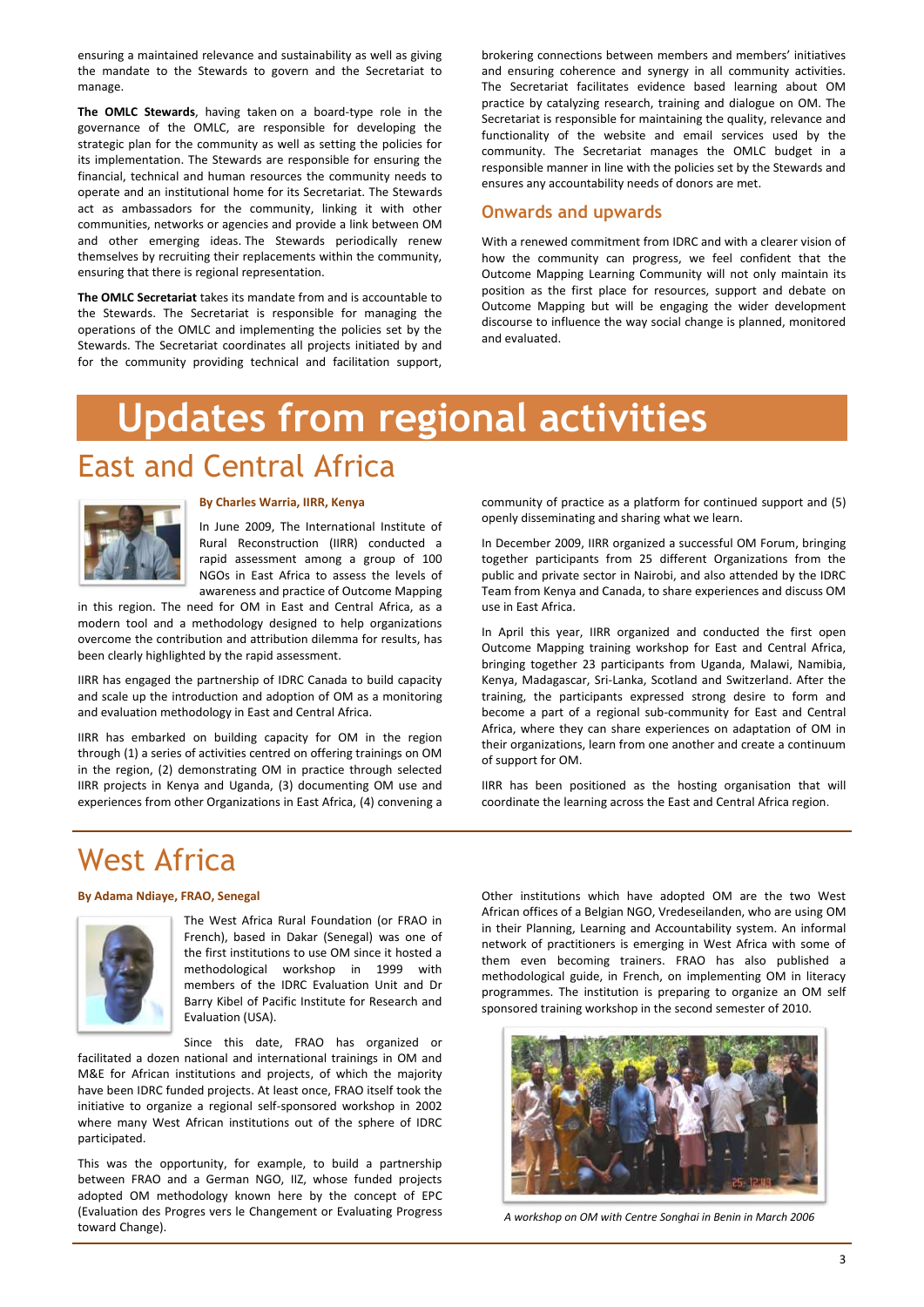## Latin America



#### **By Beatrice Briggs, IIFAC, Mexico**

An international team of OM consultants who work together under the name of CLAMA (Centro Latino Americano para Mapeo de Alcances) organized a 2-day conference, *Another Logic is Possible*, in Montevideo, Uruguay in October 2009. The program included a videoconference with the authors of the

- Mapping Outcomes: A guide to involving local partners
- A View from the South: Four case studies
- The OM Notebook: a guide for facilitators

original OM manual, Terry Smutylo, Fred Carden and Sarah Earl, and lively discussions in participant-driven, "open space" sessions. In addition, members of the CLAMA team presented three new contributions to the growing body of OM research:

The works are currently available in Spanish in the resource section of the OMLC website. Translation into English of some of the contents is underway.

Meanwhile, work on the ground continues. CLAMA consultants are working with projects in Colombia, Uruguay, Mexico, El Salvador, Costa Rica, Nicaragua, Honduras and several Caribbean countries. The following list provides a glimpse of the broad spectrum of development issues in which OM is being applied in the region; it is both incomplete and misleading in the sense that most of the programs do not fall neatly into one category:

- Social/Environmental: national recycling program; conservation of threatened ecosystems and the communities who live in them
- Health: sexual and reproductive health and HIV-AIDs prevention; drug addiction in a clinical setting
- Information Communication Technology: nurse using personal digital assistants (PDAs); local appropriation of digital technology
- Economy: employment of at-risk youth and disabled workers; alternative currency systems for local economic development
- Organizational development: installing a culture of "effective meetings" in a university setting.

These initiatives are using OM principally for strategic planning and reflection, although its application for monitoring is increasing as the method becomes better known. The challenges we are encountering no doubt sound familiar to our colleagues around the world: not enough time or money for monitoring and evaluation, difficulties in engaging all the local actors in the process and finding ways to merge with or migrate from other, more widespread p,m&e methods.

We will be offering "open" OM workshops in Guatemala City, Guatemala in July 2010 and Lima, Perú in August 2010. For more information consult the events listings at outcomapping.ca and iifac.org.



*The CLAMA Team, September 2009. From left to right; Natalia Ortiz, Ana Rubio, Javier Pacheco, Ricardo Wilson-Grau, Beatrice Briggs, Alberto Bracagioli, Kaia Ambrose, Federico Burone, Colleen Duggan, Trish Wind. Missing: Lucia Battegazore.*

*Thanks to Javier Pacheco and Ana Rubio for their help in preparing the report.*

## Middle East and North Africa



#### **By Ziad Moussa, American University of Beirut, Lebanon**

The Arabic version of the book "Outcome Mapping: Building Learning and Reflection into Development Programs" has been released in December 2009 by the Arab Scientific Publishers

Inc. Dr. Mohamed El Fouly developed the final Arabic version of the book while Ziad Moussa reviewed it.

The whole effort can be best referred to



a collective "Arabization" effort rather than a classical translation one, especially that the book builds on the outcomes of three workshops that were organized by the Environment and Sustainable Development Unit (ESDU) of the American University of Beirut (AUB) between 2007 and 2009 in cooperation with the IDRC Evaluation Unit to develop a consensual Arabic terminology for OM that captures and projects into Arabic the subtleties and nuances behind the



OM specific terminology. More than 30 researchers, development and evaluation practitioners took part in these 3 workshops.

Copies from the book can be ordered online on [www.neelwafurat.com](http://www.neelwafurat.com/) while the pdf version can be downloaded



from the website of the Community.

Building on the momentum created through the Arabization of OM, AUB-ESDU is launching in the Fall of 2010 a new project entitled "Mainstreaming Evaluation Theory and Practice in MENA" which aims at consolidating the developmental evaluation and the usedriven spirit which OM started developing in the region. The project which runs over 30 months and which is a continuation of the efforts undertaken since 2005 "likes to see" one or more national evaluation societies emerging during the project's life while it would "love to see" a vibrant MENA Evaluation society established.

*The OM manual in Arabic*

*The OM logo in Arabic*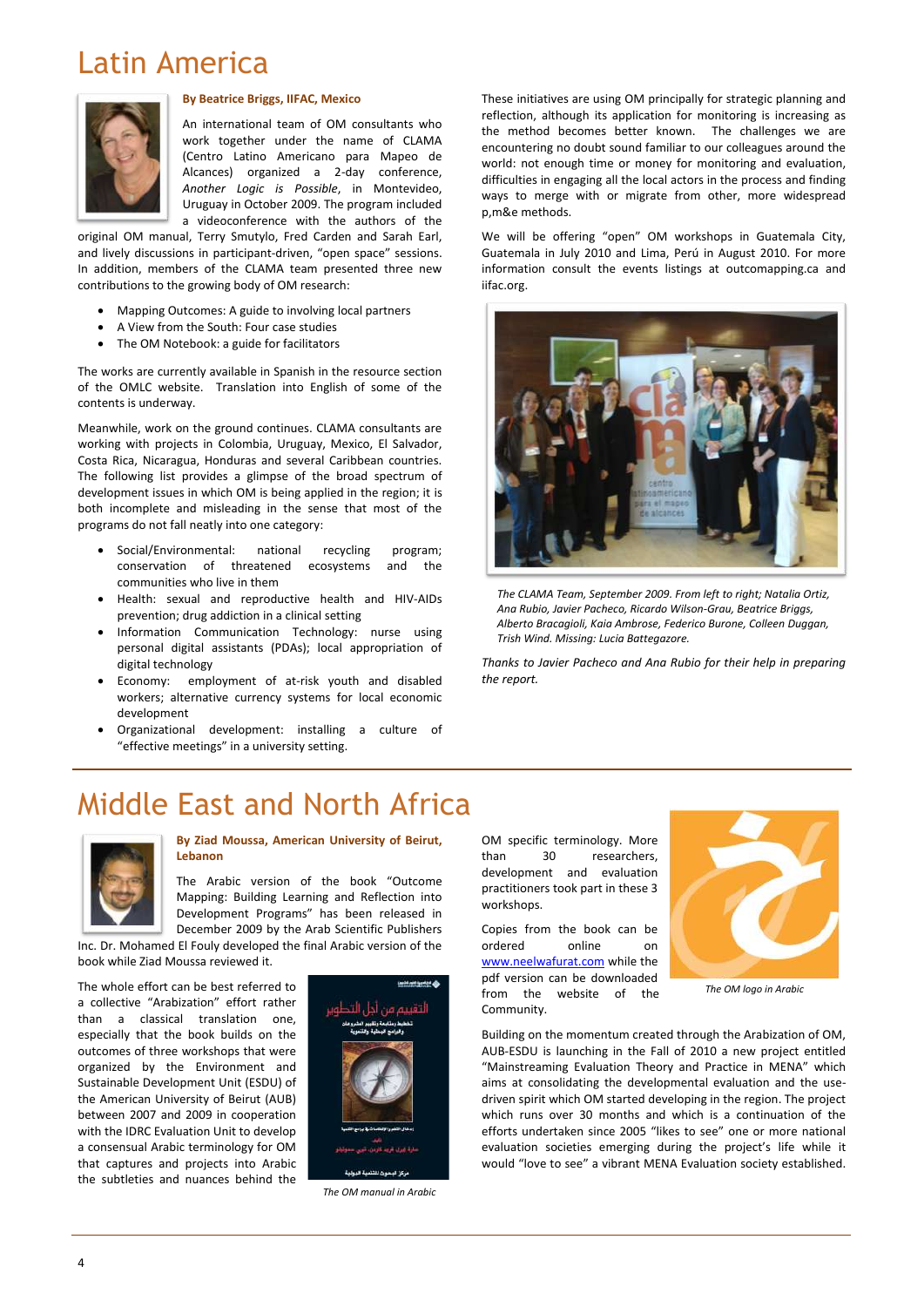## Europe: Renewed attention on the OM-LFA debate



#### **By Jan Van Ongevalle, HIVA, Belgium**

#### **Looking for results**

Donor agencies and policy makers are increasingly faced with the demand by their constituencies to show concrete

results from the funding they have invested in development programmes. To assist them in result based programming, many back donors demand the use of the logical framework approach (LFA). At the same time, after having implemented logframes for several years now, donors, policy makers and field staff still face problems to receive all the necessary information about concrete results and effectiveness from the programmes they fund.

#### **If you only have a hammer, all problems become a nail**

There is a growing realisation that the logical framework largely treats development as a simple or complicated problem that can be solved through rigorous analysis (e.g. problem and solution trees) and thorough planning (e.g. smart indicators). While this approach may suit the technical domains of development (e.g. infrastructure projects) it faces some limitations for dealing with complex situations that involve people (e.g. capacity development, social change, sustainable development, policy influence). As with every tool the LFA may be useful in certain contexts but not all. *'If we only have a hammer, then every problem becomes a nail'*. There is nothing wrong with the hammer as such. A hammer remains an essential tool but it becomes a problem if you only have a hammer to fix the flat tyre of your bicycle.

#### **Outcome Mapping – diversifying our tool box**

In complex situations where a linear and predictable relationship between cause and effect does not exist, Outcome Mapping provides a strong alternative to the more established LFA. A quick scroll through the OMLC resource library shows a growing number of Outcome Mapping case studies and papers illustrating the limitations of the LFA and suggesting alternative tools or models for fusing LFA and OM.

There is a danger however that the debate around outcome mapping falls back towards an unhelpful discussion between those in favour of Outcome Mapping and the proponents of the logical framework approach.

To help the debate forward, the Dutch Development Policy Review Network (DPRN) is supporting three Belgian organizations (HIVA, VVOB, Vredeseilanden) and one Dutch organization (PSO) to implement a communication process that will allow these organizations to explore specific cases that use OM, LFA or an integrated OM&LFA approach. Through this process we hope to develop a better understanding of which elements of which approach work best in which context. We also hope to open this process to the OM community through the facilitation of ongoing discussions around OM and LFA. By the end of 2010 we hope to publish a case booklet and a learning brief that summarises specific lessons and recommendations concerning the use of LFA and OM. For more information you can visit [http://pme.global](http://pme.global-connections.nl/)[connections.nl/](http://pme.global-connections.nl/)

## SW4OM: Software for Outcome Mapping



#### **By Matt Walton, IDRC, Canada**

On September 19, 2009, a group of eight OM Community members convened at IDRC headquarters in Ottawa. The purpose of this meeting was to discuss challenges that people working with OM face in

dealing with large amounts of project related data. We set out to develop potential solutions to these challenges using databases and other information communication technologies (ICTs).

Working with technology is never easy. As is often the case, we were faced with more problems than solutions. Fundamental to the principles of OM, each initiative is entirely different and should be treated appropriately. As such, each OM database solution needs to reflect these differences. In ICT-speak, this means we need to create custom applications for each OM instance. Although we wish we could provide a piece of software that could plug into all OM projects, such is not a reality.

In the end, we put together what we think are a useful set of 'modules' that can help other OM users develop their own solutions for dealing with OM data. Each module represents a set of activities and tools that will help contribute to the development of customized OM software. The following is a summary of these modules. For more details, additional resources and downloads, see the Outcome Mapping Software Wiki at:

[software4om.wikispaces.com.](https://rapid.odinet.org.uk/rip/rap0065/rap0065shared/Process/AppData/Local/Microsoft/Windows/Temporary%20Internet%20Files/Content.Outlook/5Y9Z5N7J/software4om.wikispaces.com)

#### **Understanding your systems**

Before you can design software, you need to know exactly what you are designing it for. Who is using it, how will they use it, what data will they enter, what reports will they require? This module is about understanding your context and planning accordingly for your software solution. After all, if you don't plan for your software, your software will end up planning you.

In the world of Information Systems, technology is not the only element one needs to consider when designing software. Emphasis

should be placed on understanding use, process and data requirements well before trying to introduce technology. In coming to our software solutions, we went through several activities to help understand our various topics.

One of these activities is known as a 'rich picture'. Rich pictures are a tool for eliciting the explanation of *context, process and information systems*. The exercise involves creating simple, cartoon-like diagrams which explain information systems. The use of pictures, arrows and boxes helps to clarify roles, processes and logical groupings within Outcome Mapping projects. This exercise facilitates discussion amongst groups, forces decisions and provides a visual guide from which technology requirements can be

interpreted. Other planning activities explored in this workshop were user stories, process flow diagrams and data modelling techniques (all described in more detail on the wiki).





One of the conclusions that should arise from the planning techniques, mentioned above, is how data will be collected. This is entirely dependent upon the nature of the OM project and the processes that are appropriate to the stakeholders involved. For participants of this workshop, data collection was usually, though not always, the process of obtaining and inputting outcome journals. For some, this involved a paper and pencil exercise where outcome journals were recorded in the field and taken to a central project office, where they would be input into a system by project staff. For others, this was a decentralized process, where boundary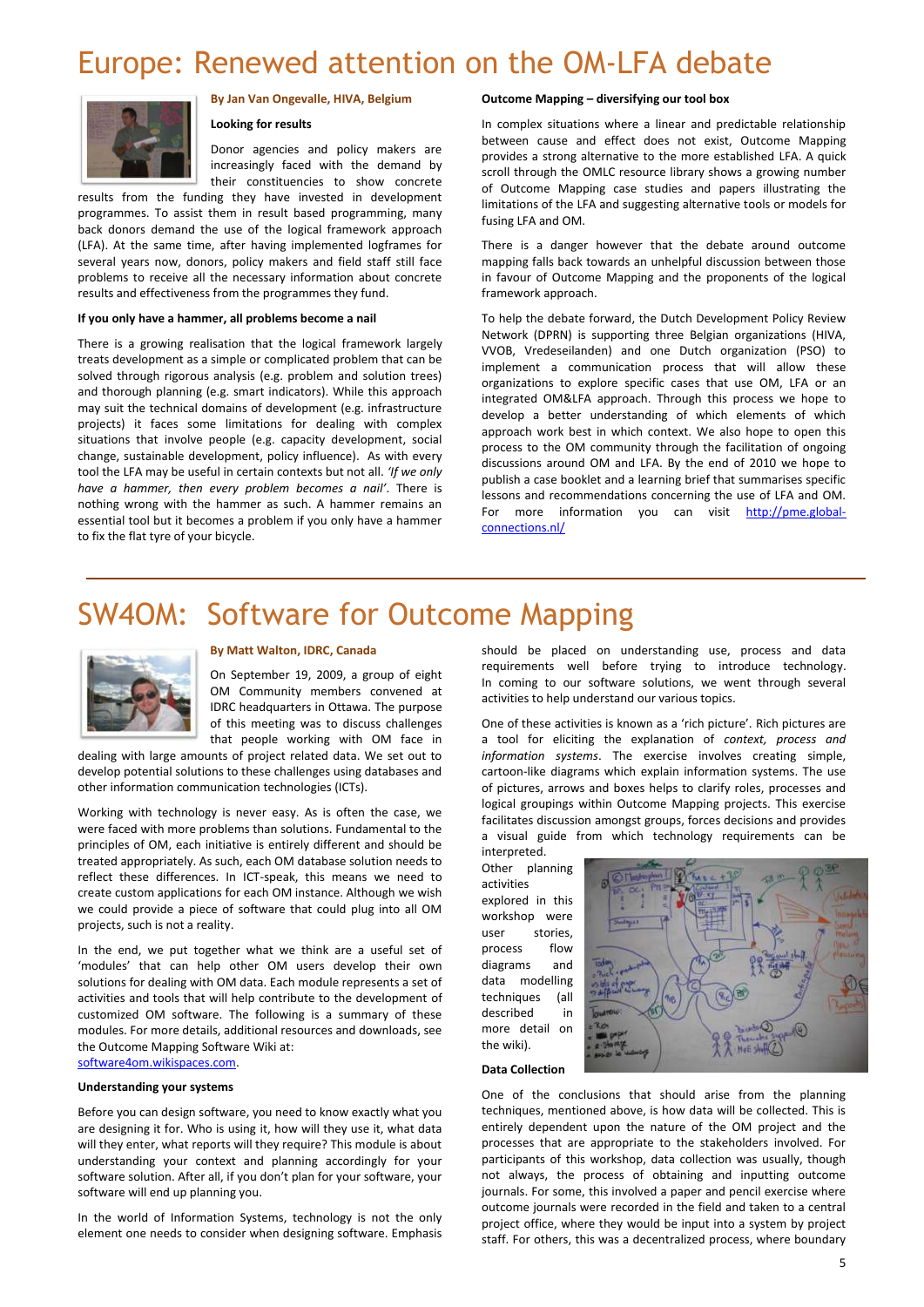partners provide this information remotely, and data is transferred over the Internet to a central database.

During our workshop, we explored many types of collection tools, including FileMaker, Google Forms, MS Excel spreadsheets and many others. Explanations and examples of each are all available on the wiki.

#### **Data Storage**

Data can be stored in many different formats using many different technologies. However, during our workshop we chose to focus on creating customized database solutions for our OM projects using software called FileMaker. This is a very simple to use database application, which easily allows users to create and manage tables and interfaces. Customizable databases such as FileMaker and MS Access ensure that all the contextual information and processes surrounding an OM project can be included in your software. However, there are also some excellent applications that are already configured according to OM specifications outlined in the OM book. These are the Gendered OM platform, available online at [www.genderedom.net](http://www.genderedom.net/) and an MS Access database application, available for download on the wiki.

#### **Interpreting OM data**

Finally, we looked at how OM data can be interpreted in a meaningful and insightful manner. For OM projects, this typically means interpreting different data fields related to progress markers as boundary partners move towards (or not) intended outcomes. This area posed the most difficulty for our workshop. However, we were able to generate some questions that may hopefully spark conversation that could lead to digitizing progress markers.

The following questions arose during our discussion on digitizing progress markers:

- What role do boundary partners play in assessing their own change? How can they be incorporated into the assessment process?
- What are the parameters for qualifying progress markers?
	- o trending up/down?
	- o scale of progress: 0-100, 0=low, 100=high
	- o complete? yes/no
	- o most significant change? which progress marker was most significant
	- $\circ$  is a follow-up required?
- Is there additional information/evidence that can be used to triangulate/strengthen assessments? How is this information collected and stored?
	- o emails, letters, pictures, videos, stories, etc
- With what frequency has mention of change been found in data collected?

#### **Closing**

If anything, this exercise has generated more questions than answers. This is why we have tried to keep the dialogue open by sharing our experiences in a wiki, where others can join the conversation. We hope that by framing this conversation through the modules mentioned here, that we can elicit more lessons, examples and resources related to managing OM data from the community of OM users.

In sum, this workshop helped us discover that developing an OM database is a lot like developing an OM project or program, such that: there are no simple solutions, proper planning is essential and it all depends on context.

## Progress Markers – an alternative categorisation guide





#### **By Julius Nyangaga and Heidi Schaeffer**

In Outcome Mapping, progress markers are the main tool for observing changes in the behaviour of boundary partners (BPs) over time, and they provide a method for obtaining evidence of a project's contribution to longerterm impacts. The Outcome Mapping manual

proposes a categorization of progress markers (PMs) in terms of what the project '*expects to see' ,'would like to see' and 'would love to see*' the boundary partner doing differently. A research study was recently conducted to analyze how project teams using OM have formulated their progress markers and to establish if an alternative categorisation

following the Knowledge-Attitude-Practice (KAP) sequence can also be applied. This article provides a short summary of that research.

#### **No support for KAP Sequence**

The research involved the examination of 32 sets of progress markers to identify patterns among them; the hypothesis being that 'expect to see' PMs correlate more or less with knowledge, 'like to see' with attitudes and 'love to see' with practice. However, the researchers did not find strong support for the K-A-P model as the majority of the PM varied from simple to complex actions that, in many instances, encompassed change in knowledge, attitudes and practices at the same time. In the final analysis it became clear that the K-A-P model of change was not an effective tool for identifying stages of behaviour in Boundary Partners. Instead the research revealed a pattern that could be used as a guide in developing progress markers; a guide that could be an alternative to the conventional '*Expect to see →Like to see → Love to see*'.

By definition, all PM's are about change in actions, interactions and relationships of a single Boundary Partner and PM's can be interpreted as practices of one form or another. The researchers were able to cluster these practices in to three groups which rather than being organised by complexity, as the conventional model suggests, are organised by type of practice. The three types of practice, call them P1, P2 and P3 are defined as follows:

#### **Markers consistent with promotion and sustained change**

P1 practices are those that describe the boundary partner developing an understanding of the project's vision and mission, appreciating their role and that of other stakeholders (including the beneficiaries), and understanding the implications of the project on their environment (social, economic and bio-geographical). It is about BPs being strengthened to move in the direction of their vision of change and will usually start with understanding themselves, the beneficiaries, and the environment better. For example; appreciating the importance of and participating in meetings, seeking out additional information from external sources and seeking out information on the project's stakeholders.

P2 level practices describe the BPs commitment to their own change process. The change is demonstrated by a consistent participation and/or promotion of the project's vision and mission to other people, groups and organizations. They describe how the BP is taking part in the change process and communicating the project goals to others, promoting participation, calling for support and/or making the desired change relevant to other actors. Examples include carrying out particular tasks, identifying and collaborating with key actors and forming learning networks.

P3 practices are consistent with institutionalization of intended change and the regularization of change and policy development. At the individual and group levels, they demonstrate cultural transformation. At institutional (organizational, national, regional or international levels) the actions are reflected in new procedures, systems and policies embedded into values, rules and regulations. The following examples show BP actions consistent with sustained change, advocacy and or policy influence: Facilitating continuous monitoring and evaluation beyond project support, updating and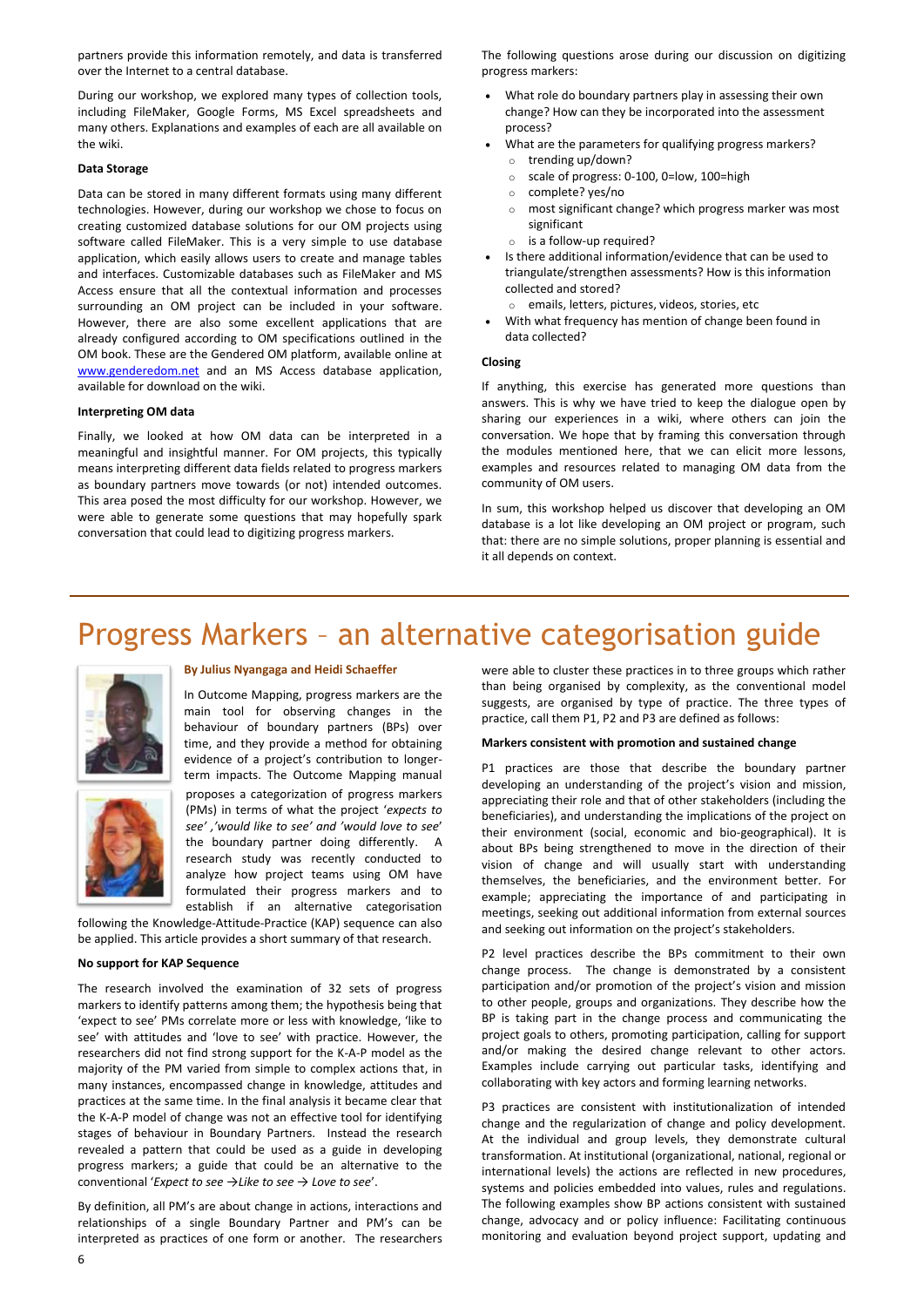7

developing policies and processes in line with project vision and modifying/creating institutional structures to integrate targeted stakeholders.

#### **Complement the categorizations**

The categorization of PMs into P1 (*knowledge and awareness enhancement*), P2 (*involvement and promotion*) and P3 (*regularization and institutionalization*) could provide an alternative to the conventional model but could also be used alongside the '*Expect to see →Like to see → Love to see*' model by adding clarity about what the behavioural change looks like as you progress though the model. Furthermore, the alternative model allows for the customisation of PM clusters based on the nature of the initial relationship between the BP and the project. For example, if the BP is initially hostile to the project and maligned to the vision and mission then the focus should be on P1 and P2 since the focus

would then be increasing their knowledge as to the programme's background and justification in order to encourage their acceptance or tolerance. When Project teams are working with Boundary Partners who are more aligned and supportive, the mission will be better served if they target entrenchment of change through P2 and P3 type practices*.*

To conclude, the analysis of 32 sets of progress markers provided by various project teams show a systematic progression of change that relates to practices clustered around three types: knowledge acquisition and awareness, involvement and promotion and regularization and institutionalization of change. With similar types of projects, this sequence can be used as an alternative or complementary guide to the conventional 'Expect to see', 'Like to see' and 'Love to see' categorization.

# **Community News**

### Outcome Mapping workshops

### Other events

| 5 days Outcome Mapping Training & Workshop in Switzerland |                                                     |
|-----------------------------------------------------------|-----------------------------------------------------|
| Date:                                                     | Mon 28 June - Fri 02 July 2010                      |
| Location:                                                 | Zurich, Switzerland                                 |
| Summary:                                                  | AGRIDEA is hosting a 5-day OM training focusing     |
|                                                           | on three key topics: (1) Conception and Planning of |
|                                                           | programs with Outcome Mapping (2) Monitoring        |
|                                                           | and Evaluation of programs with Outcome             |
|                                                           | Mapping (3) Fusion of Logical Framework Approach    |
|                                                           | and Outcome Mapping.                                |
| Contact:                                                  | carsten.schulz@agridea.ch                           |

| <b>Outcome Mapping training in Beirut</b> |                                                   |
|-------------------------------------------|---------------------------------------------------|
| Date:                                     | Mon 28 June - Friday 2 July 2010                  |
| Location:                                 | Beirut, Lebanon                                   |
| Summary:                                  | This 5 days training explores how researchers and |
|                                           | development practitioners can - through OM -      |
|                                           | break away from the prevailing M&E systems that   |
|                                           | are often confined to linear attribution-oriented |
|                                           | models and which tend to overshadow the           |
|                                           | dynamics of change in complex R&D environments.   |
|                                           | Bring your project's M&E framework with you and   |
|                                           | lets re-work it together.                         |
| Contact:                                  | ziadmoussa@yahoo.com                              |

| <b>Introduction to OM</b> |                                                  |
|---------------------------|--------------------------------------------------|
| Date:                     | Wed 7 - Fri 9 July 2010                          |
| Location:                 | Universidad Rafael Landivar, Guatemala<br>City,  |
|                           | Guatemala                                        |
| Summary:                  | A three day introductory workshop in Spanish led |
|                           | by Beatrice Briggs. Further information:         |
|                           | http://www.scribd.com/doc/31633946/Taller-       |
|                           | Mapeo-de-Alcances-en-Guatemala                   |
| Contact:                  | gulartecos@gmail.com                             |

| <b>Outcome Mapping training in London</b> |                                                |
|-------------------------------------------|------------------------------------------------|
| Date:                                     | Tues 24 - Fri 27 August 2010                   |
| Location:                                 | London, UK                                     |
| Summary:                                  | A 4-day workshop hosted by the Overseas        |
|                                           | Development Institute and facilitated by Terry |
|                                           | Smutylo and Simon Hearn to introduce the basic |
|                                           | principles of Outcome Mapping.                 |
| Contact:                                  | e.cardoso@odi.org.uk                           |

| <b>Exploring Evaluation 5.0 - a learning event for practitioners</b> |                                                               |
|----------------------------------------------------------------------|---------------------------------------------------------------|
| Date:                                                                | Wed 23 June 2010 - Fri 25 June 2010                           |
| Location:                                                            | Amsterdam, Netherlands                                        |
| Summary:                                                             | In this $2 \frac{1}{2}$ -day learning event we create a space |
|                                                                      | for the various actors involved in evaluations                |
|                                                                      | processes to explore relationships, behaviours and            |
|                                                                      | methodologies and tools in evaluation (such as                |

Most Significant Change, Outcome Mapping)

**Contact: www.evaluators5-0.net**

| <b>The Evaluation Conclave 2010</b> |                                                                                                                                                                                                                                                        |
|-------------------------------------|--------------------------------------------------------------------------------------------------------------------------------------------------------------------------------------------------------------------------------------------------------|
| Date:                               | Mon 25 June 2010 - Thurs 28 October 2010                                                                                                                                                                                                               |
| Location:                           | Delhi, India                                                                                                                                                                                                                                           |
| Summary:                            | The event will attract global thinkers engaged in<br>cutting edge evaluation research, theorizing, or<br>practice who seek opportunities to push their<br>thinking in new directions and are interested in<br>applying ideas in a South Asian context. |
| Contact:                            | contact@evaluationconclave.org                                                                                                                                                                                                                         |

| <b>Participatory Planning Monitoring and Evaluation Course</b> |                                                                                                                                                                                                                                                                          |
|----------------------------------------------------------------|--------------------------------------------------------------------------------------------------------------------------------------------------------------------------------------------------------------------------------------------------------------------------|
| Date:                                                          | Mon 16 - Fri 27 August 2010                                                                                                                                                                                                                                              |
| Location:                                                      | Kampala, Uganda                                                                                                                                                                                                                                                          |
| Summary:                                                       | In this course, we expose participants to an<br>intricately balanced approach to a fusion of<br>different schools of thought and practices in<br>contemporary monitoring and evaluation. We<br>blend practical approaches to Participatory<br>Monitoring and Evaluation. |
| Contact:                                                       | charles.warria@iirr.org                                                                                                                                                                                                                                                  |

| <b>EASY-ECO Conference on Sustainable Development Evaluation</b> |                                                    |
|------------------------------------------------------------------|----------------------------------------------------|
| Date:                                                            | Wed 17-Fri 19 November 2010                        |
| Location:                                                        | Brussels, Belgium                                  |
| Summary:                                                         | This conference will take stock of almost a decade |
|                                                                  | of the EASY-ECO programme and SD evaluation        |
|                                                                  | practice at EU and national levels in order to     |
|                                                                  | identify the challenges ahead. Practitioners,      |
|                                                                  | employees of public institutions and academics are |
|                                                                  | invited to submit abstracts by 15 June 2010.       |
|                                                                  | tbauler@ulb.ac.be                                  |